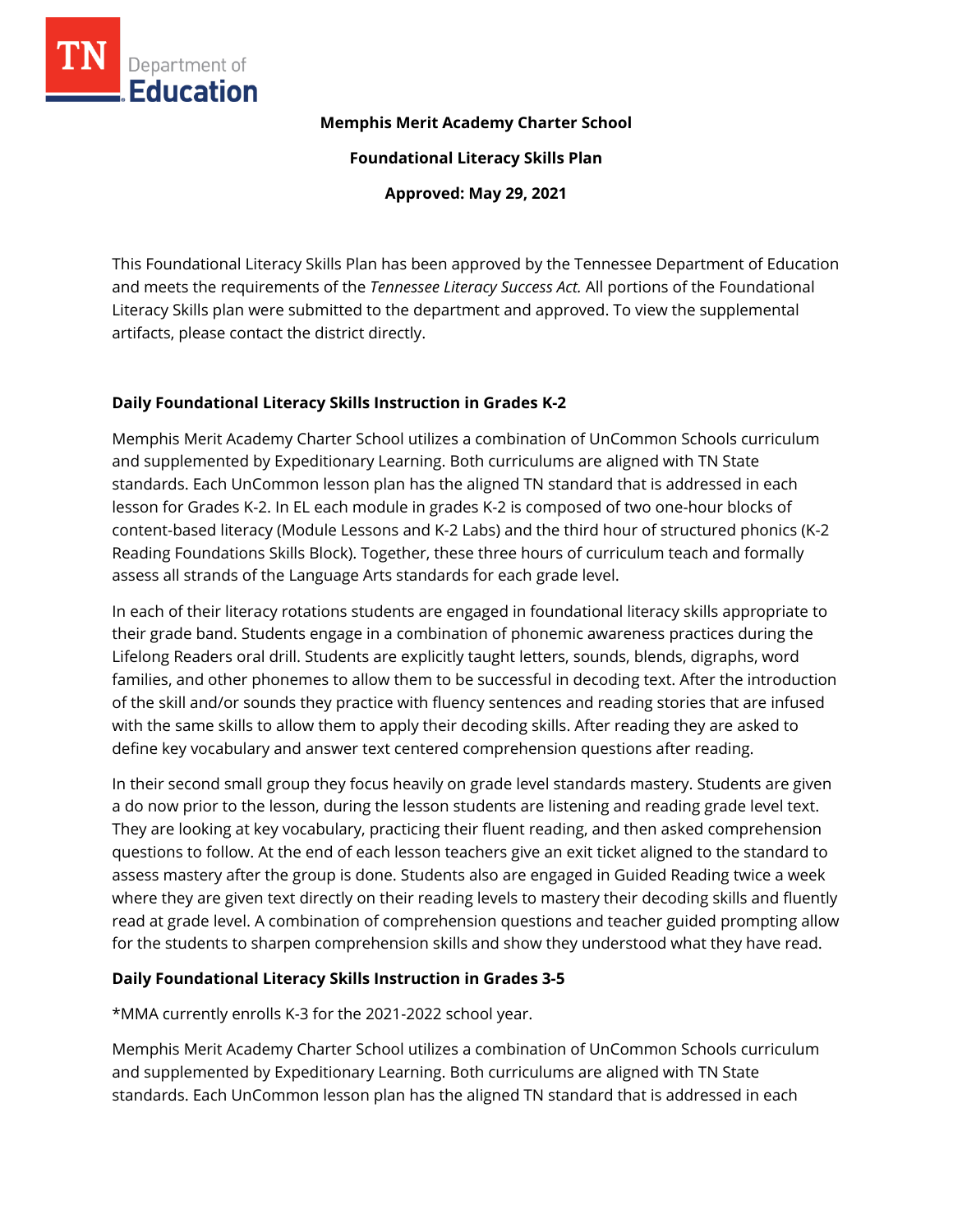lesson for Grades 3-5. In EL each module in our grades 3-5 curriculum consists of two one-hour blocks of content-based literacy instruction. Together, these two hours of curriculum teach and formally assess all strands of the Language Arts standards for each grade level.

In one of their literacy rotations they focus heavily on grade level standards mastery based in informational text. Each day they are working with grade level nonfiction text, discussing text features, content specific vocabulary, and writing in response to text. As they write in response to text they are provided with academic feedback focused on comprehension of content, spelling, & grammar. Students are given a do now prior to the lesson, during the lesson students are listening and reading grade level text, then are given an exit ticket to assess standards mastery at the end of each rotation.

In their second small group they focus heavily on grade level standards mastery in fiction. Students are given a do now prior to the lesson, during the lesson students are listening and reading grade level text. They are looking at key vocabulary, practicing their fluent reading, and then asked comprehension questions to follow. At the end of each lesson teachers give an exit ticket aligned to the standard to assess mastery after the group is done. Beginning in 3rd grade and then continuing through 4th and 5th grades students will shift from traditional guided reading to novel studies where teachers prep with a text based approach. Looking to see the variety of standards that are addressed in each of the books. A combination of comprehension questions and teacher guided prompting allow for the students to sharpen comprehension skills and show they understand what they have read. After reading, students will respond to text. As they write in response to text they are provided with academic feedback focused on comprehension of content, spelling, & grammar.

## **Approved Instructional Materials for Grades K-2**

LearnZillion - K-5 Expeditionary Learning

# **Approved Instructional Materials for Grades 3-5**

LearnZillion - K-5 Expeditionary Learning

## **Additional Information about Instructional Materials**

Adopted Foundational Skills Instructional Materials

Grade K-2 curriculum choice

Memphis Merit Academy Charter School leverages Uncommon Schools curriculum (waiver approved with 2018 charter application to Shelby County Schools) supplemented by Expeditionary Learning by Learnzillion for grades K-5. Memphis Merit Academy Charter School will leverage IMSE, Institute for Multi-Sensory Education, for Orton Gillingham foundational literacy skills training and instruction. Memphis Merit Academy will also utilize I-Ready and I-Ready Toolbox for reading intervention instruction.

## Grade 3-5 curriculum choice

Memphis Merit Academy Charter School leverages Uncommon Schools curriculum (waiver approved with 2018 charter application to Shelby County Schools) supplemented by Expeditionary Learning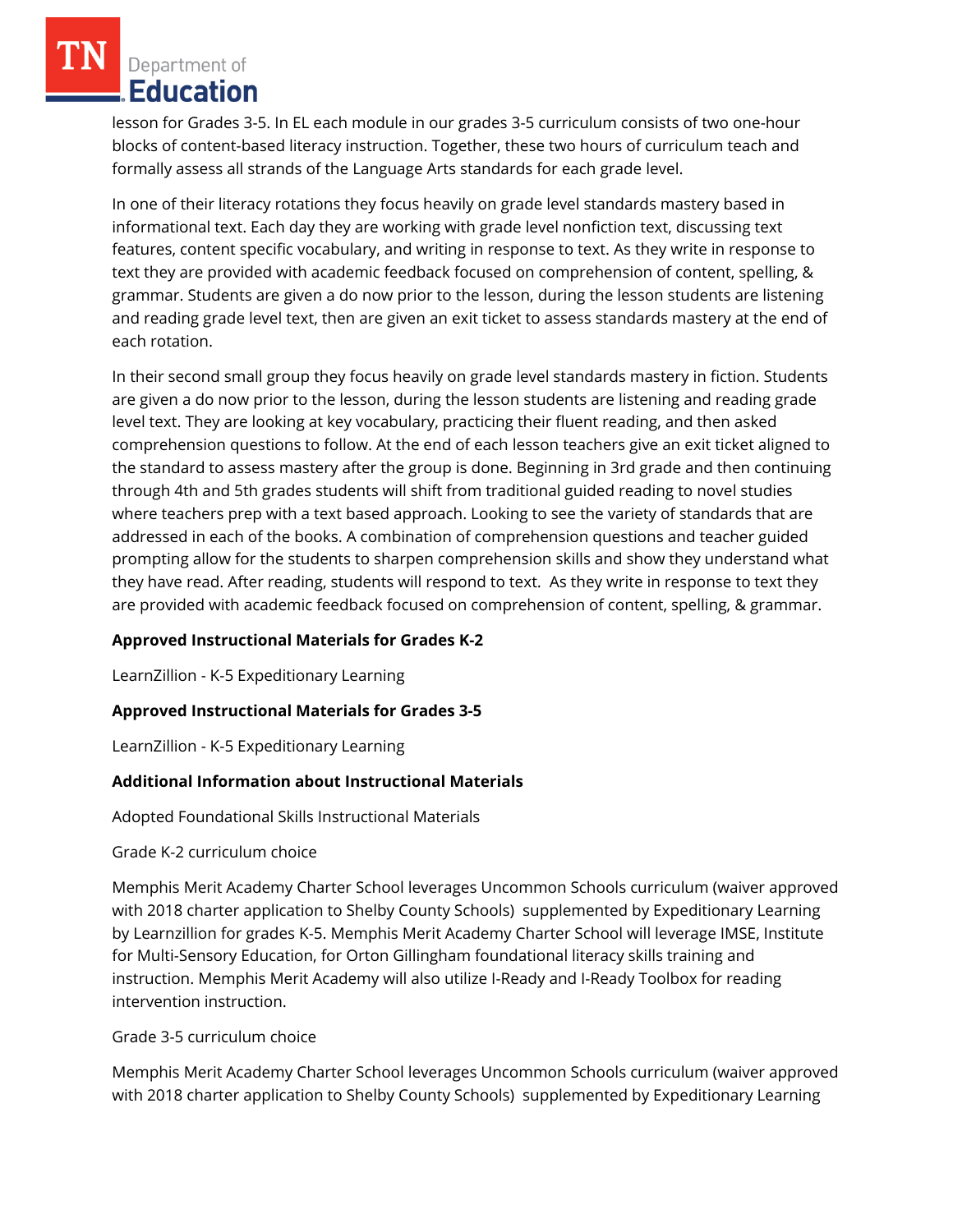by Learnzillion for grades K-5. Memphis Merit Academy Charter School will leverage IMSE, Institute for Multi-Sensory Education, for Orton Gillingham foundational literacy skills training and instruction.

# **Universal Reading Screener for Grades K-5. This screener complies with RTI<sup>2</sup>and Say Dyslexia requirements.**

Universal Reading Screener

The Universal Reading Screener selected is EasyCBM Universal Screener. This screener assesses students in the following reading areas: letter names, letter sounds, phonemic segmenting, comprehension, word reading fluency, and passage reading fluency.

In alignment with Tennessee's RTI framework, we will administer the NWEA MAP to K-8 students three times per year (Fall, Winter, Spring). We will use a triangulation of data to determine Tier groups for RTI2 placement and use, NWEA, and easyCBM to compare data for placement of our students in the RTI2 model. We review the easyCBM benchmark data within one week of administration; students performing at or below the 24th percentile in one or more areas will then receive further assessment with easyCBM so that we can determine scholar placement of Tiers for instruction and intervention. MMA will monitor scholar reading levels through the administration of STEP, Strategic Teaching and Evaluation of Progress at least 4 times per year.

## MMA's Approach to Dyslexia Screening Process

Step 1. MMA will administer NWEA, a nationally normed assessment, as a part of the universal screening process three times a year. In addition, MMA will administer EasyCBM to further triangulate data and determine student deficiencies and areas of focus for intervention. The assessment areas will also include assessment of basic reading, reading fluency, and written expression.

Step 2. MMA RTI2 data team will consider the results of the NWEA skills-based universal screener in comparison to STEP, other classroom- based assessments, teacher observations, grades, formative assessments, summative assessments, and other relevant family medical history or information. MMA will consider any additional requests for screenings for

Step 3. MMA RTI2 data team will identify "at risk": students based on the multiple sources of data, survey level and/or diagnostic assessments to determine student intervention needs. The assessments will measure phonological and phonemic awareness, sound symbol recognition, alphabet knowledge, decoding skills, rapid naming, and encoding skills.

Step 4-5. RTI2 team makes decisions about interventions, accommodations, and etc. Parent notification will be made after the screening process and the intervention plan with Tiered Instruction will be implemented based on student deficit areas associated with the characteristics of dyslexia.

# RTI2 Reading Intervention Structure

Intervention Schedules. Memphis Merit Academy students receive hybrid instruction - both direct and computer based RTI Instruction, Monday through Friday. Tier II students receive 30 minutes of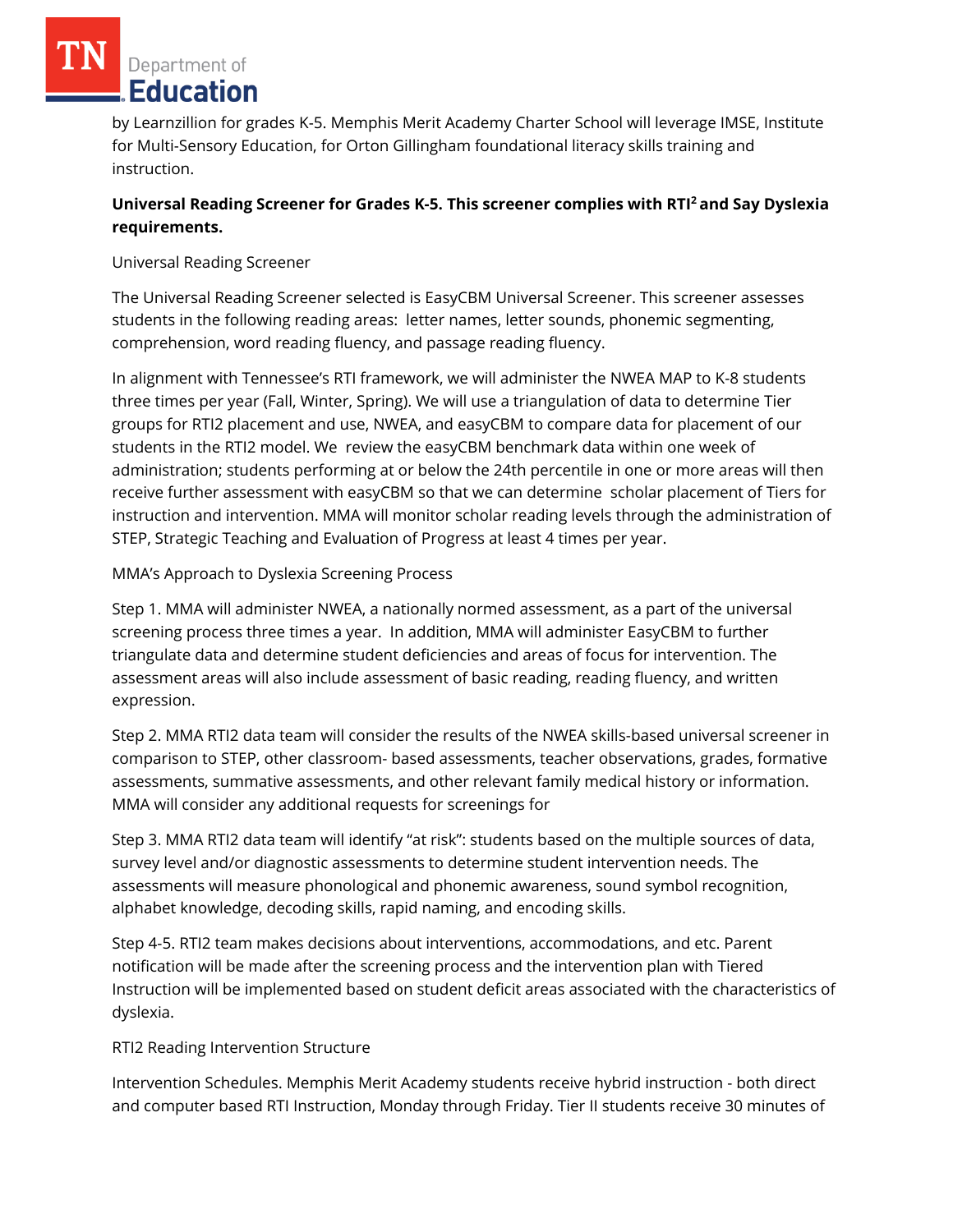skills targeted instruction and Tier III students receive 45 minutes. See the following intervention schedules below:

Artifact 3a. INTERVENTION SCHEDULE -Tier I Core Instructional Time Requirements

K-2

3-5

Language Arts

170 minutes daily

120 min. Literacy Block (uninterrupted)

30 min Writing

20 Read Aloud

170 minutes daily

120 min. Literacy Block (uninterrupted)

30 min Writing

20 Close Reading

Math

120 min. Daily

120 min. Daily

Artifact 3b. INTERVENTION SCHEDULE -Tier II and II Core Instructional Time Requirements

Frequency/Duration

Computer Intervention Time

Small Group Intervention Time

Progress Monitoring

Tier 2

10th-24th percentile

30 min per day

5 days per week

90 minutes/week

Three 30 min sessions

60 minutes/week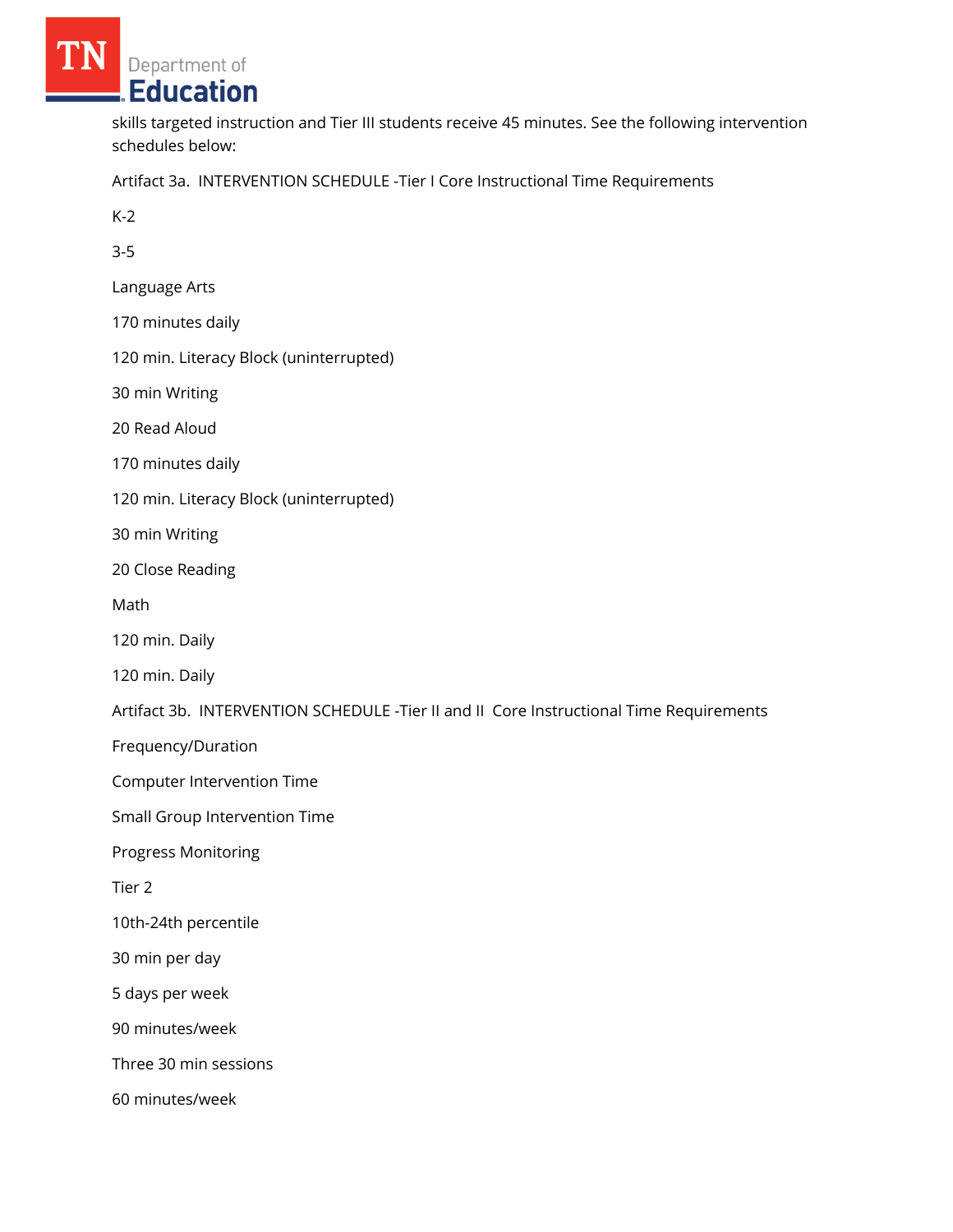Two 30 minute sessions

Bi Weekly

Tier 3

0-9th percentile

45 min per day

5 days per week

90 minutes/week

Two 45 min sessions

135 minutes/week

Three 45 minute sessions

Weekly

Tier 2 and Tier 3 scholars will receive intervention with the following ratios:

Tier 2 and 3 Intervention Ratios

Grade Levels

Tier 2

Teacher to Student Ratio

Tier 3

Teacher to Student Ratio

K-5

1:8

1:5

Evidence-Based Curriculum. The evidence-based intervention being used is an Orton-Gillingham based curriculum provided through IMSE, Institute for Multi-sensory Educatio

#### **Intervention Structure and Supports**

Description of Support for At Risk Students

Students identified as at risk for significant reading deficiency engage in the following amounts of reading intervention daily based on reading skill deficits identified through the Universal Screening process and receive the following instruction:

Tier II: 30 minutes per day

Tier III: 45 minutes per day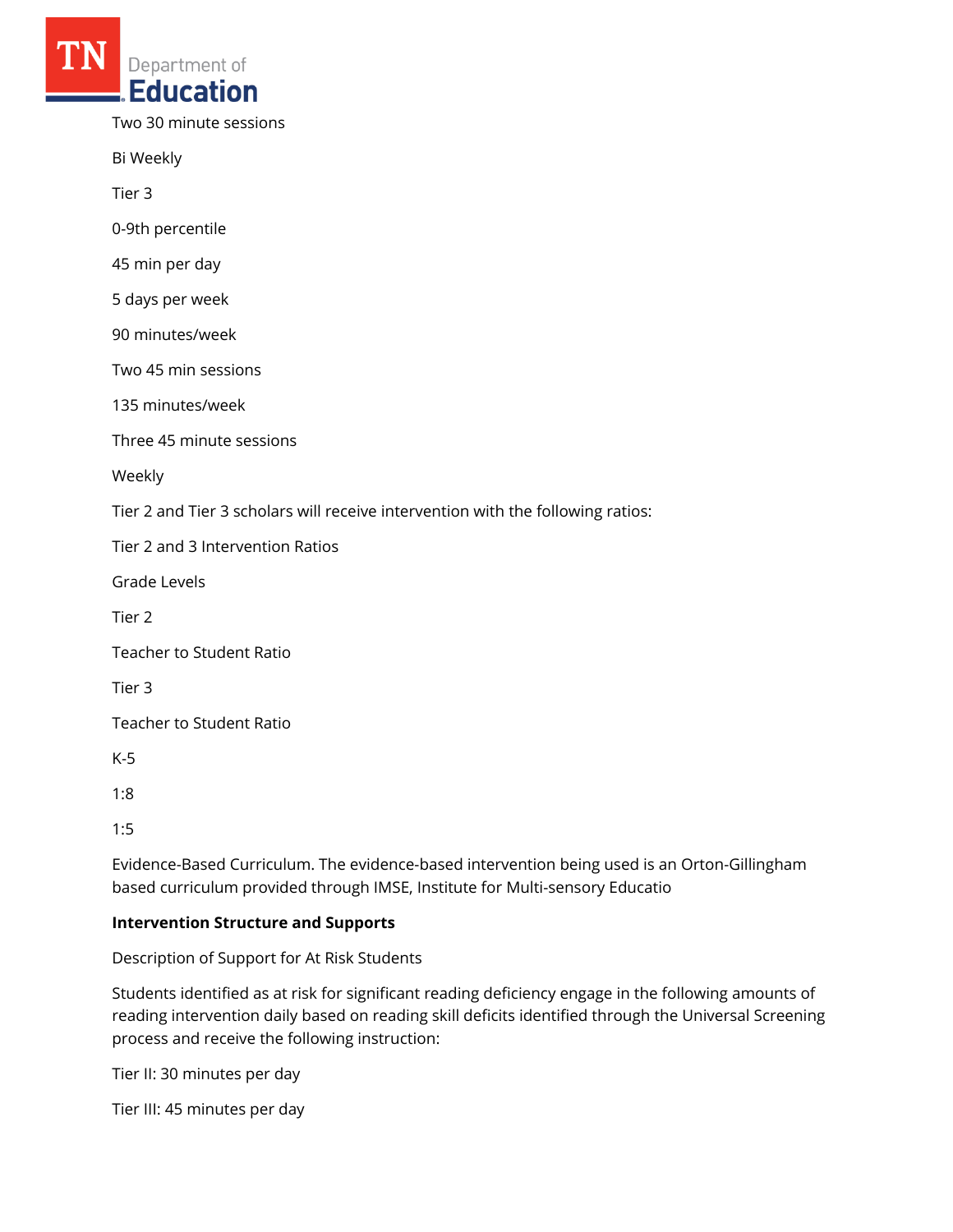Additional Targeted Intervention focused on Foundational Literacy Skills

Edgenuity -digital platform focused on literacy based on student deficits

After School tutoring provided by licensed teachers

MMA uses Orton Gillingham as a research based intervention that uses a multi-sensory approach while focusing on developing phonological awareness. MMA's Tiers of Instruction are differentiated on several levels: intensity of instruction, amount of time, teacher ratio, and level of progress monitoring.

When delivering instruction MMA uses direct instruction of lessons from I-Ready Toolbox and IMSE lessons to deliver intervention for Reading and Math. Teachers will utilize the online platform, teacher toolbox resources, in combination with the strategies gained from Orton Gillingham training through IMSE to ensure survey level instruction for all tiered instruction. Both I-Ready and IMSE provide regular practice in foundational literacy skills and reading comprehension on the daily basis in small groups. These programs will provide opportunities for teachers to address individual scholar reading levels based on nationally normed assessments and universal screeners. Scholars will engage in regular practice with complex text and academic vocabulary while applying foundational literacy skills in all lessons. The RTI2 data team will meet monthly to review progress monitoring data for all scholars in all Tiers of instruction.

In addition to RTI, students will be participating in additional targeted intervention small groups based on identified deficit areas each day. Interventionists will use a combination of IMSE, Edgenuity, Reading Mastery and Life Long Readers to address the needs of the students.

# **Parent Notification Plan/Home Literacy Reports**

Parent Notification Plan (Home Literacy Reports)

After each universal reading screener, parents are given a parent letter detailing: their scholars' reading specific deficit area(s) and what that entails. Parents receive parent communication monthly around the progress of their students' gains during a 4 week period. Parent's receive, every 5-6 weeks, student progress around Tier I literacy instruction being measured by the STEP assessment. Parents are provided a letter that details: student STEP level and how it correlates to being below, at, or above grade level and specifics on what parents can do at home to support students in literacy.

Memphis Merit Academy Charter School notifies scholars in kindergarten through 3rd grade (and will continue as grades our added to the school) of "at risk" status or identification of concern for reading deficiency (demonstrating mastery of skills from 0-25th percentile and classified as Tier II or Tier 3 in RTI2 for reading) at the summation of the universal screening process in the form of the parent letter and notification on the scholar's progress report and report cards. The parent letter will utilize parent friendly language, provide resources, and next steps for supporting their scholar on their individual reading level. MMA parents are informed in this letter of their child's reading level, deficiencies, plan of action for the school to support their child and resources to support their child at home. We emphasize to each family the importance of third grade reading proficiency. We explain children who are reading on grade level by third grade are more likely to graduate from high